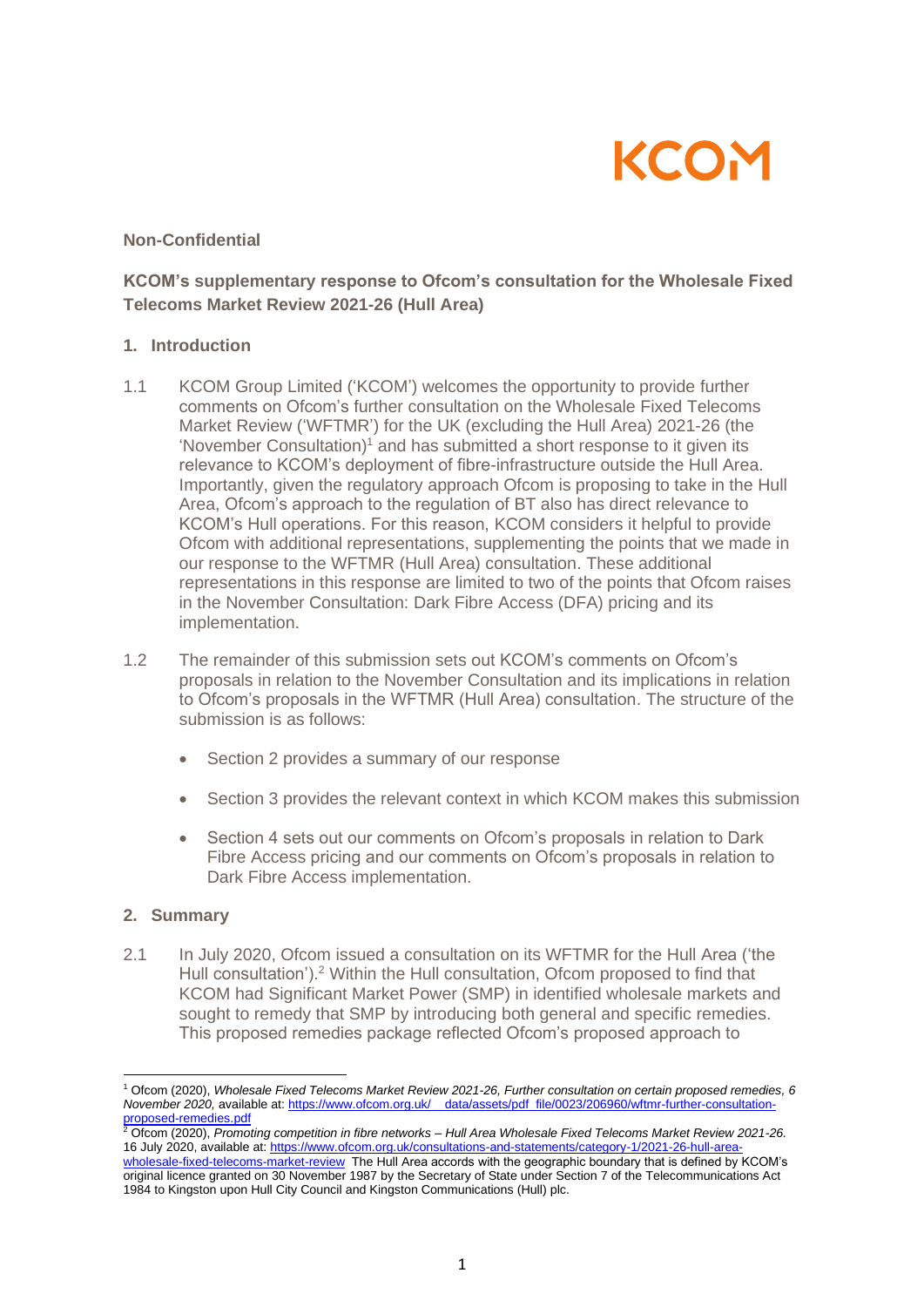

regulating KCOM in the Hull Area over the period 2021-26, which is affected by the nature and form of the remedies Ofcom proposes to impose on BT in parallel wholesale fixed telecoms markets in the UK (excluding the Hull Area).

- 2.2 In the Hull consultation Ofcom proposed that KCOM would be required to provide DFA within the Hull Area and set an implementation timescale for its introduction. Ofcom also proposed that KCOM should offer DFA on 'fair and reasonable' terms and that Ofcom would consider this wholesale pricing constraint with reference to Openreach's DFA pricing.
- 2.3 KCOM responded to the Hull consultation, which continues to stand in its entirety.<sup>3</sup> In our response, we made clear that we did not consider that the introduction of a DFA remedy in the wholesale leased lines access market in the Hull Area was either necessary or proportionate.<sup>4</sup>
- 2.4 However, as we have previously argued, if Ofcom considered that the balance of evidence and analysis supported the introduction of DFA in the Hull Area we considered that:
	- **Benchmarking Openreach DFA pricing is not appropriate for determining the 'fair and reasonable' pricing for DFA in the Hull Area**. In particular, we stated that a benchmarking approach "fails to recognise the significant differences between KCOM's network and Openreach's network"<sup>5</sup> Rather, if the first line test for fair and reasonable pricing is benchmarking to Openreach's DFA pricing and this does not effectively reflect network differences then Ofcom should simply remove the reference to benchmarking for the purpose of its assessment.
	- **The introduction of DFA introduces demand risk for KCOM**. As such, we should only be required to provide DFA<sup>6</sup> if there was a committed order from a CP.<sup>7</sup> Given the potential lack of demand for DFA in the Hull Area we remain of this view.
	- **KCOM faces implementation challenges in introducing DFA**: KCOM would have significant operational and systems challenges in developing DFA that meant Ofcom's proposed timescale for DFA's introduction in the Hull Area was unrealistic.<sup>8</sup>
- 2.5 In the November Consultation Ofcom is proposing changes to the remedies package imposed on BT in wholesale fixed telecoms markets. Amongst other things, Ofcom is proposing to amend:

<sup>&</sup>lt;sup>3</sup> KCOM, KCOM's response to Ofcom's consultation for the Hull Area Wholesale Fixed Telecoms Market Review 2021-26 ('September 2020 KCOM response')

<sup>4</sup> September 2020 KCOM response, paragraph 2.3

<sup>5</sup> September 2020 KCOM response, paragraph 2.3

<sup>6</sup> KCOM also considered the same approach should apply to the proposed amendments to KCOM's current Wholesale Local Access reference offer, which would introduce an interconnection variant.

<sup>7</sup> September 2020 KCOM response, paragraph 2.5

<sup>&</sup>lt;sup>8</sup> Hull consultation, Volume 3, figure 2.1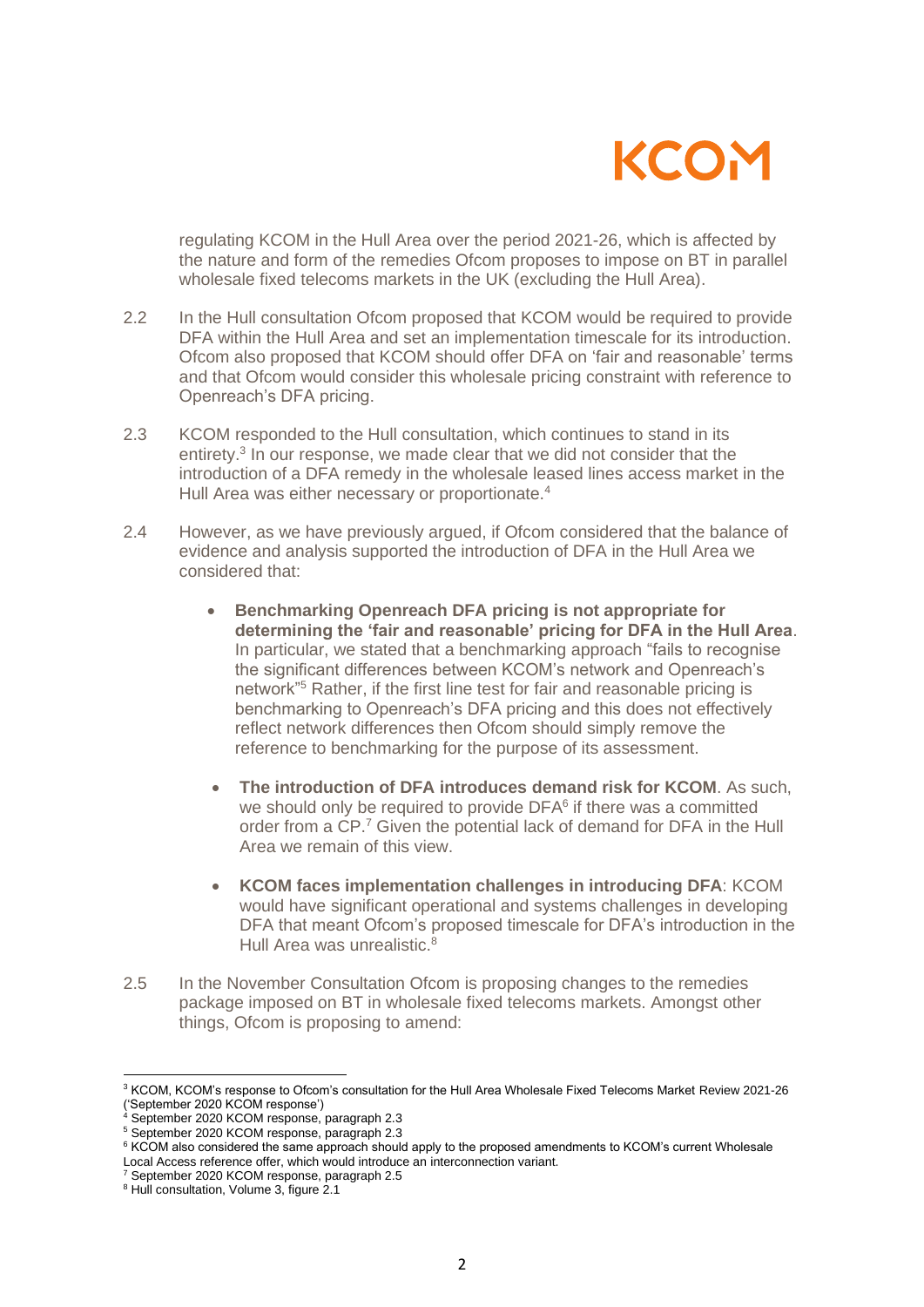

- the charge control for Openreach's DFA pricing based on new evidence it has obtained relating to the allocation of costs in BT's Regulatory Financial Statements (RFS); and
- the implementation timescales for the introduction of DFA. Specifically, by extending the DFA implementation period for all essential elements of the product (provision and repair), and for all non-essential elements of the product (including billing, novation and service level agreements) and compliance with Ofcom's quality of service standards.
- 2.6 KCOM considers it important to make additional representations in relation to the DFA remedy proposed by Ofcom in the Hull consultation.
- 2.7 As we set out in the September 2020 KCOM response we consider that the obligation for KCOM to provide DFA is unnecessary and disproportionate.<sup>9</sup> Furthermore, we also noted that Ofcom's proposals to benchmark KCOM's DFA prices to BT "fails to recognise the significant differences between KCOM's network and Openreach's network."<sup>10</sup> Therefore, if Ofcom was to go ahead with its proposals in relation to the Hull Area, the approach it takes to regulating BT would have a direct impact on KCOM.
- 2.8 Ofcom has changed the method in which it proposes to set BT's DFA prices. Given the confidential nature of BT's cost information, KCOM (and others in the industry) cannot meaningfully comment on these proposals. The aggregate effect of Ofcom's proposals is to restructure Openreach's DFA charges and to maintain an overall level that it similar to that proposed in the January 2020 consultation. As we set out in our September 2020 KCOM response, KCOM considers that benchmarking KCOM's DFA charges to BT is inappropriate and may prevent KCOM for recovering its efficiently incurred charges.<sup>11</sup> As Ofcom has not materially increased its proposals for BT's DFA charges we remain of the view as set out in the September 2020 KCOM response.
- 2.9 In the November Consultation, Ofcom has also proposed giving BT a longer timeframe in which to launch its DFA product. Given KCOM's concerns around the timetable in which it would be required to launch its DFA product we consider it is also appropriate to respond to the November Consultation in relation to this issue, supplementing the September 2020 KCOM response.
- 2.10 Ofcom has proposed a revised and extended implementation timetable for the launch of an Openreach DFA product with soft launch 4.5 months after publication of a statement and full launch 14 months following publication of a statement.<sup>12</sup> For the reasons set out in this response, KCOM believes this supports our view set out in the September 2020 KCOM response that the nine month implementation period proposed for the launch of a DFA product in the Hull

<sup>9</sup> September 2020 KCOM response, paragraph 2.3

<sup>10</sup> September 2020 KCOM response, paragraph 2.3

<sup>11</sup> September 2020 KCOM response, paragraph 3.31-3.35

<sup>12</sup> November Consultation, paragraph 5.19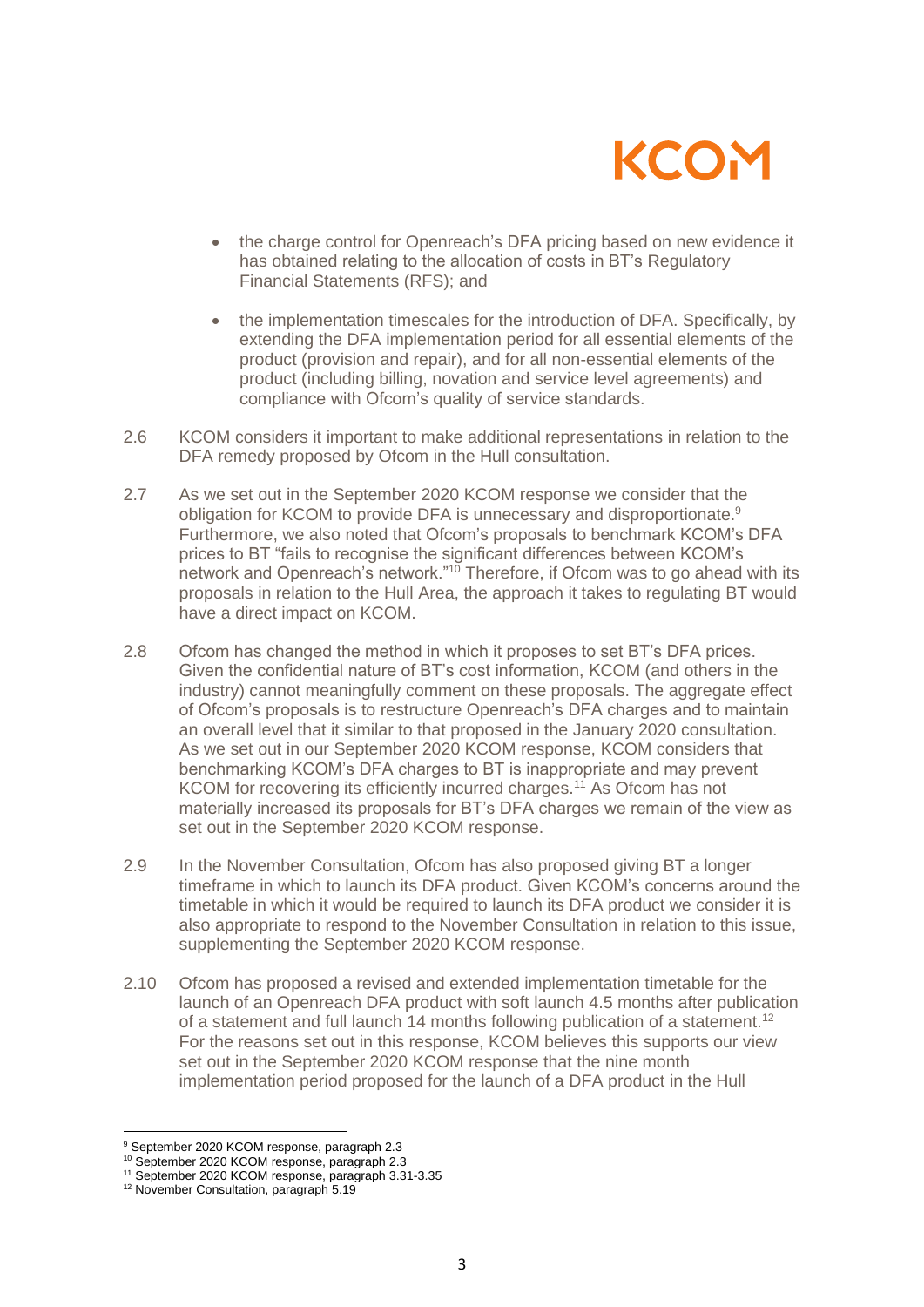

consultation is unrealistic and that a minimum timescale of 18 months will be necessary.

2.11 In conclusion, we remain of the view that Ofcom's proposals to require KCOM to provide DFA to be inappropriate. Furthermore, KCOM continues to be of the view that in this instance the utilisation of benchmarking against Openreach's DFA wholesale pricing as a reference for assessing fair and reasonable pricing remains problematic. Given the November Consultation does not propose to make material adjustments to Openreach's DFA pricing KCOM remains of the view that Ofcom's approach to DFA pricing in the Hull Area is not appropriate. KCOM is also of the view that given Ofcom has accepted BT's arguments that it will take longer than Ofcom initially anticipated to launch a DFA product Ofcom should also recognise that KCOM will also need longer than Ofcom had initially proposed to launch KCOM's DFA product.

#### **3. Ofcom's Hull consultation**

- 3.1 In the Hull consultation, Ofcom made a number of proposals in relation to KCOM's obligation to provide DFA. It proposed, amongst other things:
	- KCOM would be required to provide DFA on fair and reasonable terms<sup>13</sup>
	- In considering whether KCOM's DFA prices were fair and reasonable it would assess the degree to which they aligned with BT<sup>14</sup>
	- KCOM should be required to launch the DFA product within six months of Ofcom's final statement<sup>15</sup>
- 3.2 KCOM's position remains that it "*disagrees with the DFA remedy and considers that it is unnecessary and disproportionate*".<sup>16</sup> KCOM considers that the DFA remedy should therefore not be introduced. However, KCOM considered that Ofcom should review its approach to DFA pricing and the implementation timescales if it took the contrary view.
- 3.3 KCOM has considered the revised proposals on DFA pricing and implementation timescales for Openreach detailed in the November Consultation given the September 2020 KCOM response. 17,18
- **4. KCOM's comments on Ofcom's proposals in relation to DFA pricing and approach to the timing of the launch of a DFA product in the Hull Area**

<sup>13</sup> Hull consultation, figure 2.1 and paragraph 2.6

<sup>&</sup>lt;sup>14</sup> Hull consultation, paragraph 2.21

<sup>&</sup>lt;sup>15</sup> Hull consultation, paragraph 2.48

<sup>16</sup> September 2020 KCOM response, paragraph 2.3

<sup>17</sup> September 2020 KCOM response, paragraph 3.31-3.35

<sup>18</sup> September 2020 KCOM response, paragraph 3.37-3.42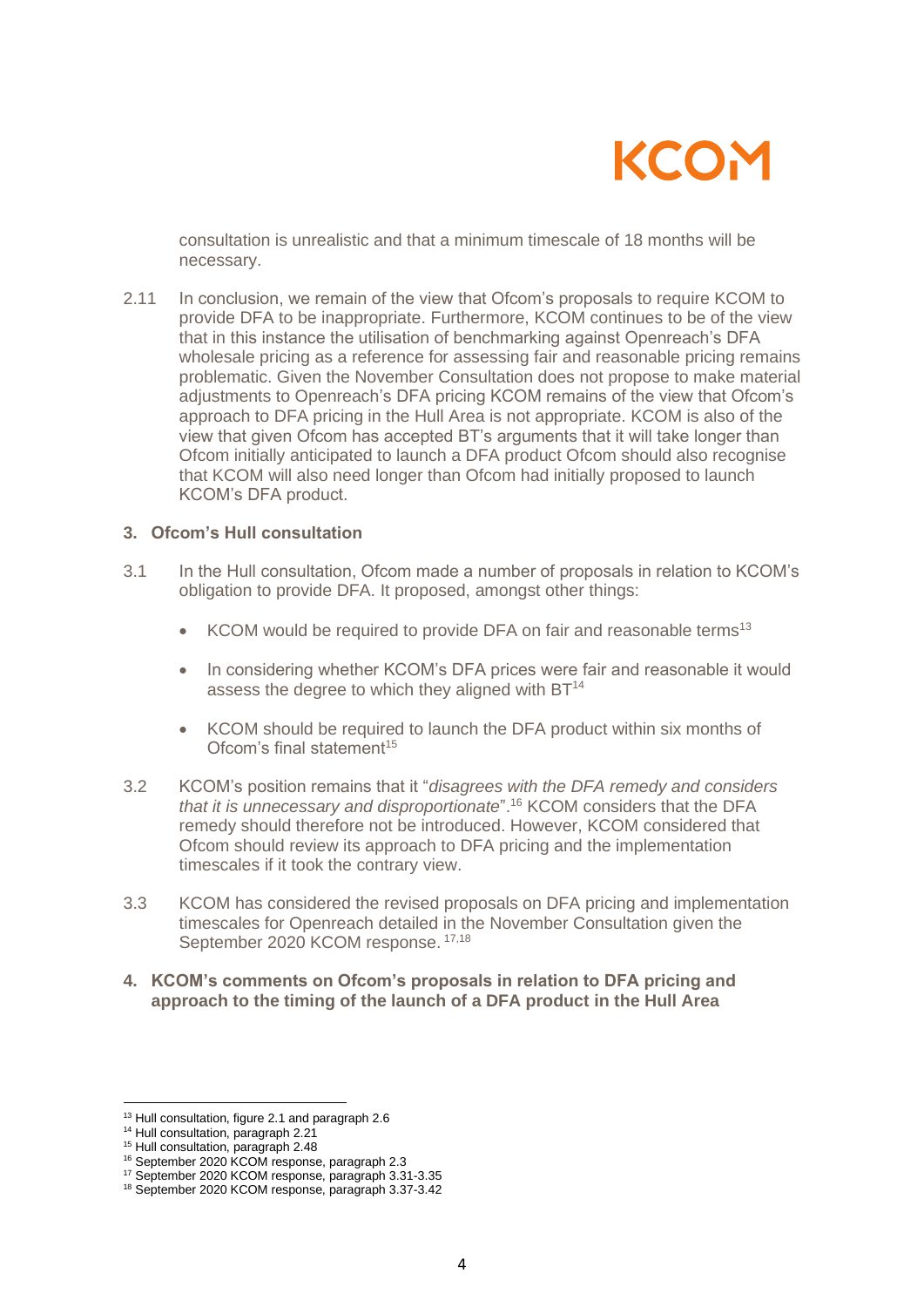# KCON

## **DFA pricing and implementation**

#### Pricing issues with DFA

- 4.1 In the January 2020 consultation Ofcom proposed that it would set a cost-based charge control on Openreach's DFA product.<sup>19</sup> Ofcom planned to base its assessment of Openreach's costs of a dark fibre access circuit using Openreach's costs of providing an Ethernet Access Direct (EAD) circuit.<sup>20</sup> In the January 2020 consultation Ofcom proposed that Openreach's access tail should be priced at £701 per tail<sup>21</sup> with inter-exchange connectivity priced at £0.15 per m.<sup>22</sup>
- 4.2 In the November Consultation Ofcom has changed its proposals. It has raised the charges for access tail circuits to a range of £830 to £1,120 per circuit.<sup>23</sup> Additionally it has lowered the inter-exchange connectivity price to between £0.08 and £0.11 per m.<sup>24</sup> The exact impact of the change in proposals between the January 2020 and November Consultations is dependent on the ratio of access tails to inter-exchange connectivity that CP's require.  $[\frac{1}{2}]$
- 4.3 Ofcom has proposed these changes as a result of changes to BT's methodology in the 2019/20 RFS.<sup>25</sup> Given the confidential nature of these changes, KCOM cannot meaningfully comment on these proposals.
- 4.4 Given that the November Consultation proposals are likely to lead to overall DFA charges that are broadly similar to that set out in the January 2020 consultation, KCOM remains of the view that using Openreach's DFA charges (as set by Ofcom) is not an appropriate mechanism.
- 4.5 We also wish to re-iterate our view that due to differences in network architecture between KCOM and Openreach, it is not appropriate to base KCOM's prices on Openreach's.

## Timing issues with the introduction of DFA

4.6 Ofcom has proposed a revised implementation timetable for the launch of an Openreach DFA product with soft launch 4.5 months after publication of a statement and full launch 14 months following publication of a statement. Ofcom does not believe that a manual launch would offer CPs a DFA product that is on par with active leased lines which could be used at scale. We note Ofcom's view that a manual launch of the DFA product would result in an inferior product with

<sup>19</sup> See November Consultation paragraph 4.2 for a summary of Ofcom's proposals in the January 2020 consultation

<sup>23</sup> November Consultation, table 4

<sup>20</sup> Ofcom (September 2020 KCOM), letter to BT, Ofcom's proposed approach to setting prices for dark fibre services as published on the Ofcom website

July 2020 consultation, table 3.1

<sup>22</sup> July 2020 consultation, Volume 5, legal instruments, Condition 12I.3, page 193

<sup>24</sup> November Consultation, table 4.1

<sup>25</sup> November Consultation, paragraph 4.7